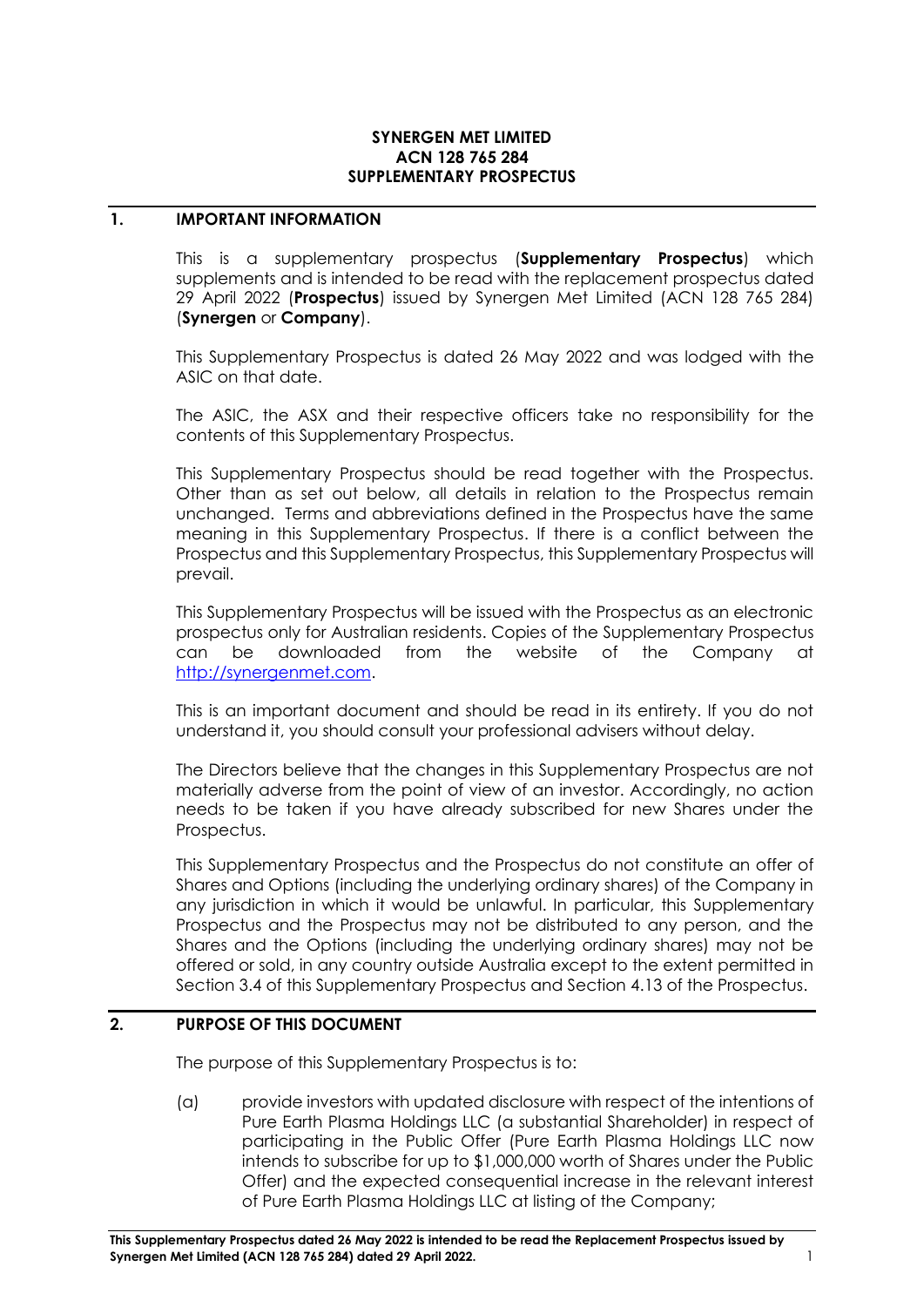- (b) extend the jurisdictions in which the Public Offer will offered; and
- (c) as a result of the above, extend the closing date of the Offers.

# **3. AMENDMENTS TO THE PROSPECTUS**

#### **3.1 Investment Overview**

An additional row is included under the heading "Offers" at Part I of the Investment Overview Section of the Prospectus (Section 3) as follows:

| <b>Item</b>                                                                | <b>Summary</b>                                                                                                                                                                                                                                                                                                                                                                                                                                                                                                                                                                                                                                                                                                                                                                                                                                                                                                                                                                                                                                                                                                                                                                                                                                                                                                                                                                 | <b>Further</b><br><b>Information</b> |
|----------------------------------------------------------------------------|--------------------------------------------------------------------------------------------------------------------------------------------------------------------------------------------------------------------------------------------------------------------------------------------------------------------------------------------------------------------------------------------------------------------------------------------------------------------------------------------------------------------------------------------------------------------------------------------------------------------------------------------------------------------------------------------------------------------------------------------------------------------------------------------------------------------------------------------------------------------------------------------------------------------------------------------------------------------------------------------------------------------------------------------------------------------------------------------------------------------------------------------------------------------------------------------------------------------------------------------------------------------------------------------------------------------------------------------------------------------------------|--------------------------------------|
| Have<br>any<br>allocations<br>been agreed<br>under<br>the<br>Public Offer? | Pure Earth Plasma Holdings LLC has agreed to subscribe<br>for \$1,000,000 worth of Shares under the Public Offer.<br>The acquisition by Pure Earth Plasma Holdings LLC of<br>voting power in the Company of 22.79% assuming the<br>Minimum Subscription is raised and 21.87% assuming the<br>Maximum Subscription is raised (being above the 20%<br>takeover threshold) on completion of the issue of Shares<br>under the Public Offer (and on an undiluted basis) will be<br>permitted pursuant to the exception set out in item 12 of<br>section 611 of the Corporations Act as the Shares are<br>being issued under a disclosure document for an initial<br>public offering and no disclosure document has<br>previously been issued by the Company. The Company<br>notes that the Shares to be issued to Pure Earth Plasma<br>Holdings LLC on conversion of the USD Notes will be<br>issued prior to the Company issuing Shares under the<br>Public Offer (at which time it will have less than 50<br>members) and so, the takeover provision is not relevant<br>for that issue of Shares. As such, a separate offer has not<br>been included in the Prospectus for the offer of Shares on<br>conversion of the USD Notes.<br>The interests of Pure Earth Plasma Holdings LLC at the<br>date of lodgement of the Prospectus and at listing are<br>set out in Section 6.11. | Section 6.11                         |

## **3.2 Substantial Shareholders**

The second and third tables included in Section 6.11 (Substantial Shareholders) are deleted in their entirety and replaced with the following: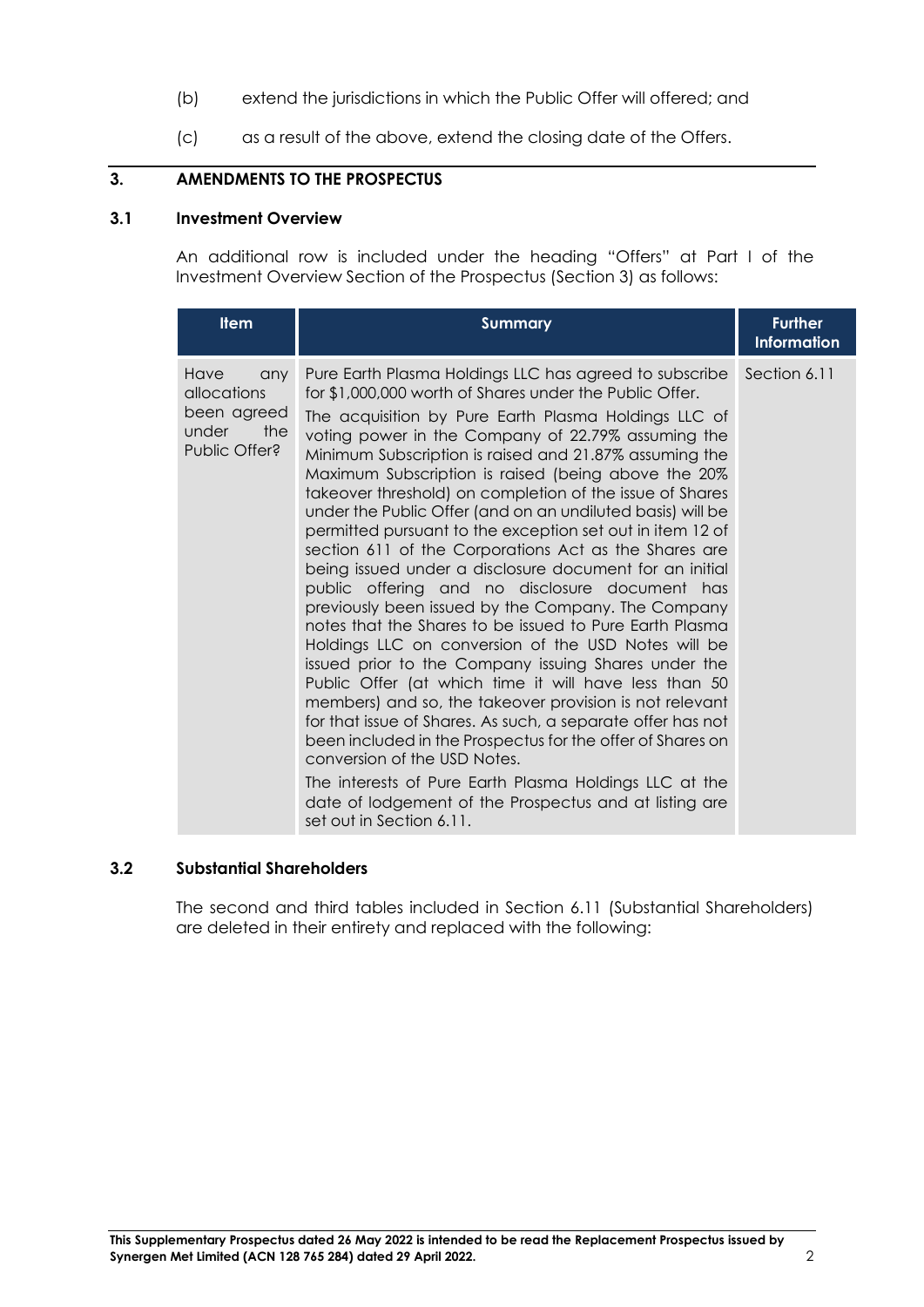| On completion of the issue of Shares under the Offers with Minimum Subscription |  |  |
|---------------------------------------------------------------------------------|--|--|
| and the Acquisition                                                             |  |  |

| <b>Shareholder</b>                                   | <b>Shares</b>           | <b>Options</b> | <b>Performance</b><br><b>Rights</b> | Percentage<br>(%)<br>(undiluted) | Percentage<br>(%)<br>(fully diluted) |
|------------------------------------------------------|-------------------------|----------------|-------------------------------------|----------------------------------|--------------------------------------|
| Pure Earth<br>Plasma<br>Holdings<br>LLC <sup>1</sup> | 137,275,132<br>2,3      |                |                                     | 22.79%                           | 20.28%                               |
| Andrew<br>Greig                                      | 105,894,4824            |                |                                     | 17.58%                           | 15.65%                               |
| Christopher<br><b>Dunks</b>                          | 60,354,1675             |                | 2,406,250                           | 10.02%                           | 9.27%                                |
| Dr. Geoff<br>Duckworth                               | 59,093,750 <sup>6</sup> |                | 515,625 <sup>6</sup>                | 9.81%                            | 8.81%                                |

#### **Notes:**

- 1. Director, Charles Fox holds an interest of 4.75% in Pure Earth Plasma Holdings LLC (which interest may increase up to 16.80% upon the satisfaction of certain performance criteria).
- 2. Pure Earth Plasma Holdings LLC holds 8,000,000 USD Notes, which will convert into 132,275,132 Shares (assuming an AUD/USD exchange rate of \$0.72 (which is subject to change), a conversion price of \$0.084 per USD Note and subject to rounding) upon the Company receiving the conditional approval of ASX (on customary terms) to be admitted to the Official List. Refer to Section 10.1.3 for a summary of the material terms and conditions of the USD Notes.
- 3. Pure Earth Plasma Holdings LLC subscribes for \$1,000,000 worth of Shares under the Public Offer.
- 4. Andrew Greig holds 500,000 Loan Notes in the Company which will convert into 10,371,754 Shares upon the Company receiving the conditional approval of ASX (on customary terms) to be admitted to the Official List. Refer to Section 10.1.4 for a summary of the material terms and conditions of the Loan Notes.
- 5. Indirectly held by The Well Beneath Pty Ltd ATF the Duffery Family A/C (an entity controlled by Christopher Dunks).
- 6. Indirectly by Resource Technology Pty Ltd ATF Geoff Duckworth Family A/C (an entity controlled by Dr. Geoff Duckworth).
- 7. Other than Pure Earth Plasma Holdings LLC, the substantial Shareholders do not intend on participating in the Public Offer (nor are they expected to).

#### *On completion of the issue of Shares under the Offers with Maximum Subscription and the Acquisition*

| Shareholder                                     | <b>Shares</b>      | <b>Options</b>           | <b>Performance</b><br><b>Rights</b> | Percentage<br>(%)<br>(undiluted) | Percentage<br>(%)<br>(fully diluted) |
|-------------------------------------------------|--------------------|--------------------------|-------------------------------------|----------------------------------|--------------------------------------|
| Pure Earth<br>Plasma<br>Holdings<br>$11C^{1,2}$ | 137,275,132<br>2.3 |                          | $\overline{\phantom{0}}$            | 21.87%                           | 19.22%                               |
| Andrew<br>Greig                                 | 105,894,4824       | $\overline{\phantom{0}}$ | $\qquad \qquad$                     | 16.87%                           | 14.83%                               |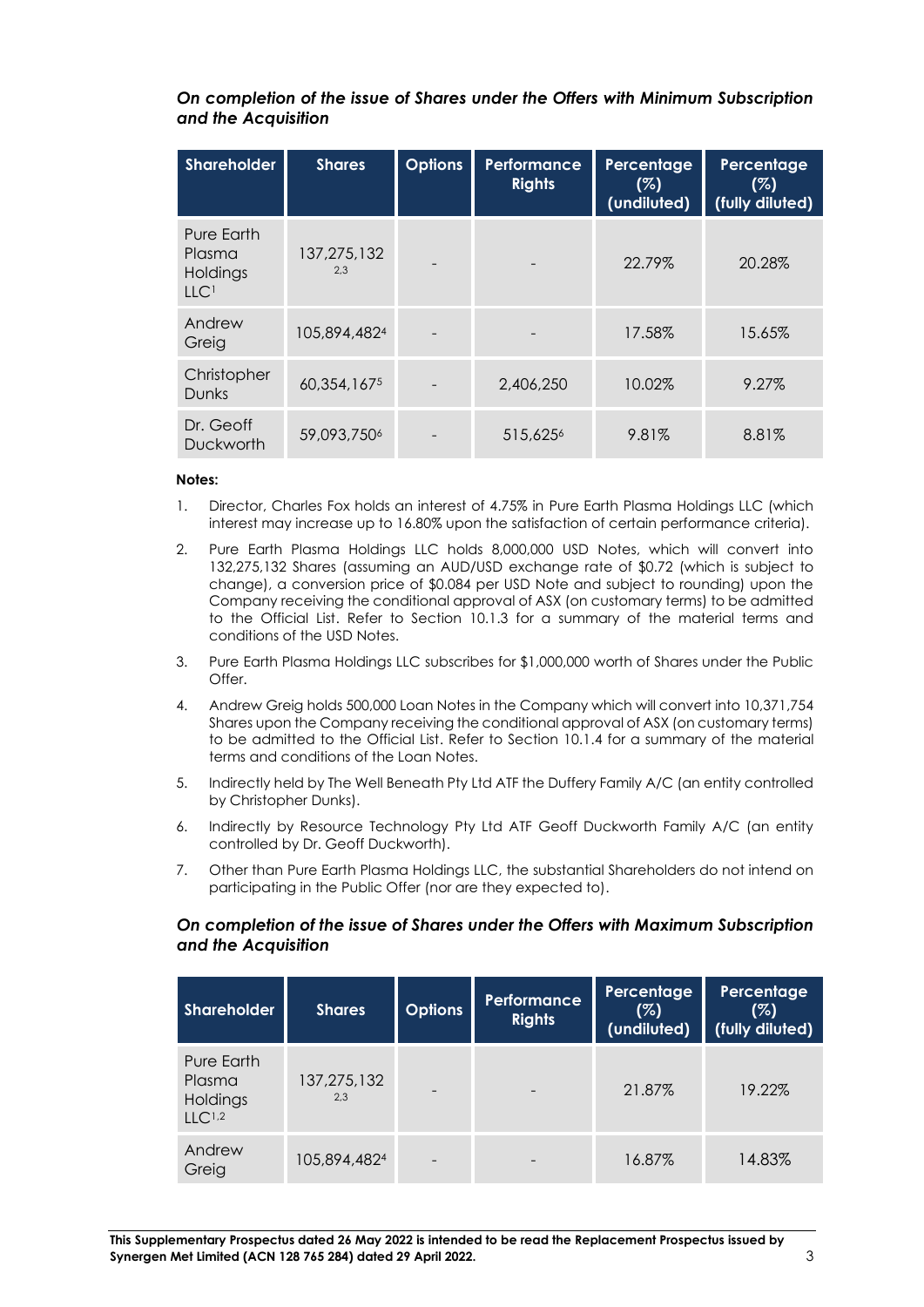| Christopher<br>Dunks   | 60,354,1675 | $\overline{\phantom{a}}$ | 2,406,250            | 9.62% | 8.79% |
|------------------------|-------------|--------------------------|----------------------|-------|-------|
| Dr. Geoff<br>Duckworth | 59,093,7506 | $\overline{\phantom{0}}$ | 515,625 <sup>6</sup> | 9.42% | 8.35% |

#### **Notes:**

- 1. Director, Charles Fox holds an interest of 4.75% in Pure Earth Plasma Holdings LLC (which interest may increase up to 16.80% upon the satisfaction of certain performance criteria).
- 2. Pure Earth Plasma Holdings LLC holds US\$8,000,000 worth of USD Notes, which will convert into 132,275,132 Shares (assuming an AUD/USD exchange rate of \$0.72 (which Is subject to change), a conversion price of \$0.084 per USD Note and subject to rounding) upon the Company receiving the conditional approval of ASX (on customary terms) to be admitted to the Official List. Refer to Section 10.1.3 for a summary of the material terms and conditions of the USD Notes.
- 3. Assuming Pure Earth Plasma Holdings LLC subscribes for \$1,000,000 worth of Shares under the Public Offer.
- 4. Andrew Greig holds 500,000 Loan Notes in the Company which will convert into 10,371,754 Shares upon the Company receiving the conditional approval of ASX (on customary terms) to be admitted to the Official List. Refer to Section 10.1.4 for a summary of the material terms and conditions of the Laon Notes.
- 5. Indirectly held by The Well Beneath Pty Ltd ATF the Duffery Family A/C (an entity controlled by Christopher Dunks).
- 6. Indirectly by Resource Technology Pty Ltd ATF Geoff Duckworth Family A/C (an entity controlled by Dr. Geoff Duckworth).
- 7. Other than Pure Earth Plasma Holdings LLC, the substantial Shareholders do not intend on participating in the Public Offer (nor are they expected to).

#### **3.3 Director Interests**

Notes 8 and 9 of the post-listing Director Interests tables in Part H of Section 3 (Investment Overview Section) and Section 9.3 (Disclosure of Interests) of the Prospectus are deleted and replaced with the following:

- *"8. Charles Fox has an interest of 4.75% in Pure Earth Plasma Holdings LLC (which interest may increase up to 16.80% upon the satisfaction of certain performance criteria). Pure Earth Plasma Holdings LLC holds 8,000,000 USD Notes in the Company which will convert into 132,275,132 Shares upon the Company receiving the conditional approval of ASX (on customary terms) to be admitted to the Official List (assuming an AUD/USD exchange rate of 0.72 which is subject to change). In addition, Pure Earth*  Plasma Holdings LLC will be issued with 5,000,000 Shares where it *subscribes for \$1,000,000 worth of Shares under the Public Offer.*
- *9. Joseph Stopper has a 0.015% interest in Pure Earth Plasma Holdings LLC (which interest may increase up to 0.212% upon the satisfaction of certain performance criteria). Pure Earth Plasma Holdings LLC holds 8,000,000 USD Notes in the Company which will convert into 132,275,132 Shares upon the Company receiving the conditional approval of ASX (on customary terms) to be admitted to the Official List (assuming an AUD/USD exchange rate of 0.72 which is subject to change). In addition, Pure Earth*  Plasma Holdings LLC will be issued with 5,000,000 Shares where it *subscribes for \$1,000,000 worth of Shares under the Public Offer."*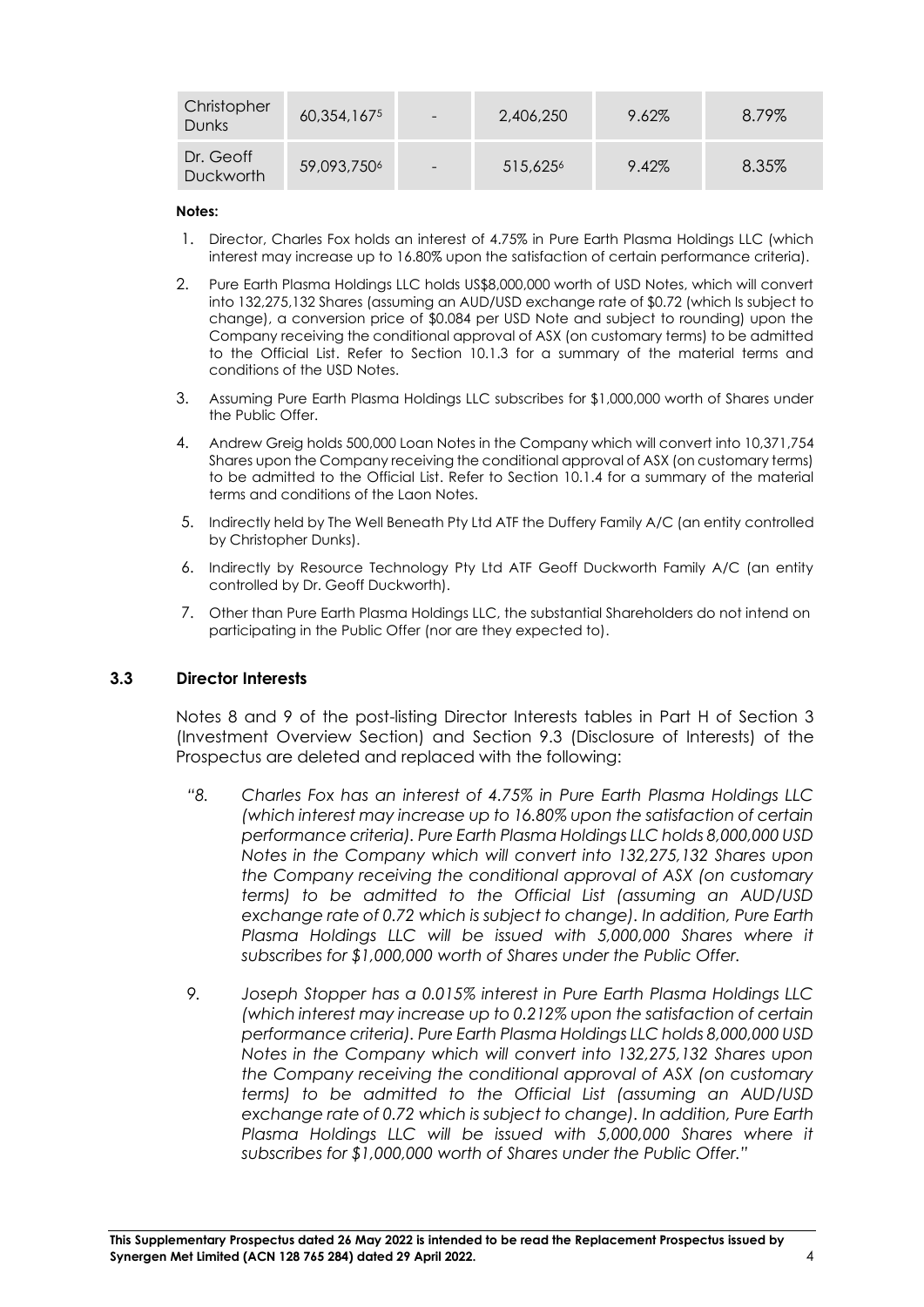# **3.4 Public Offer Jurisdictions**

Section 4.13 (Applicants outside of Australia) of the Prospectus is amended to include the following additional paragraphs at the end of that Section:

## **United Arab Emirates**

This Prospectus does not constitute a public offer of securities in the United Arab Emirates and the Shares and the Options (including the underlying ordinary shares) may not be offered or sold, directly or indirectly, to the public in the UAE. Neither this Prospectus nor the Shares or the Options (including the underlying ordinary shares) have been approved by the Securities and Commodities Authority ("SCA") or any other authority in the UAE.

No marketing of the Shares and the Options (including the underlying ordinary shares) has been, or will be, made from within the UAE other than in compliance with the laws of the UAE and no subscription for any securities may be consummated within the UAE. This Prospectus may be distributed in the UAE only to "professional investors" (as defined in the SCA Board of Directors' Decision No.13/RM of 2021, as amended).

No offer or invitation to subscribe for Shares and Options (including the underlying ordinary shares) is valid, or permitted from any person, in the Abu Dhabi Global Market or the Dubai International Financial Centre.

#### **3.5 Indicative Timetable**

The indicative timetable in Section 2 (Key Offer Information) of the Prospectus is deleted and replaced in its entirety with the following:

## *"INDICATIVE TIMETABLE*

| Lodgement of Original Prospectus with the ASIC                                | Tuesday, 12 April 2022     |
|-------------------------------------------------------------------------------|----------------------------|
| Exposure Period begins                                                        | Tuesday, 12 April 2022     |
| Lodgement of Replacement Prospectus with the ASIC                             | Friday, 29 April 2022      |
| Opening Date of Offers                                                        | Friday, 29 April 2022      |
| Lodgement of Supplementary Prospectus                                         | Wednesday, 26 May<br>2022  |
| Closing Date of the Public Offer                                              | Friday, 10 June 2022       |
| Issue of Securities under the Public Offer and pursuant<br>to the Acquisition | Wednesday, 22 June<br>2022 |
| Despatch of holding statements                                                | Thursday, 23 June 2022     |
| Closing Date of Cleansing Offer                                               | Wednesday, 27 June<br>2022 |
| Expected date for quotation on ASX                                            | Thursday, 30 June<br>2022  |

*1. The above dates are indicative only and may change without notice. Unless otherwise indicated, all time given are AEST. The Exposure Period may be extended by the ASIC by not more than 7 days pursuant to section 727(3) of the Corporations Act. The Company reserves the right to extend the Closing Date or close the Offers early without prior notice. The Company also reserves the right not to proceed with the Offers at any time before the issue of Securities to applicants.*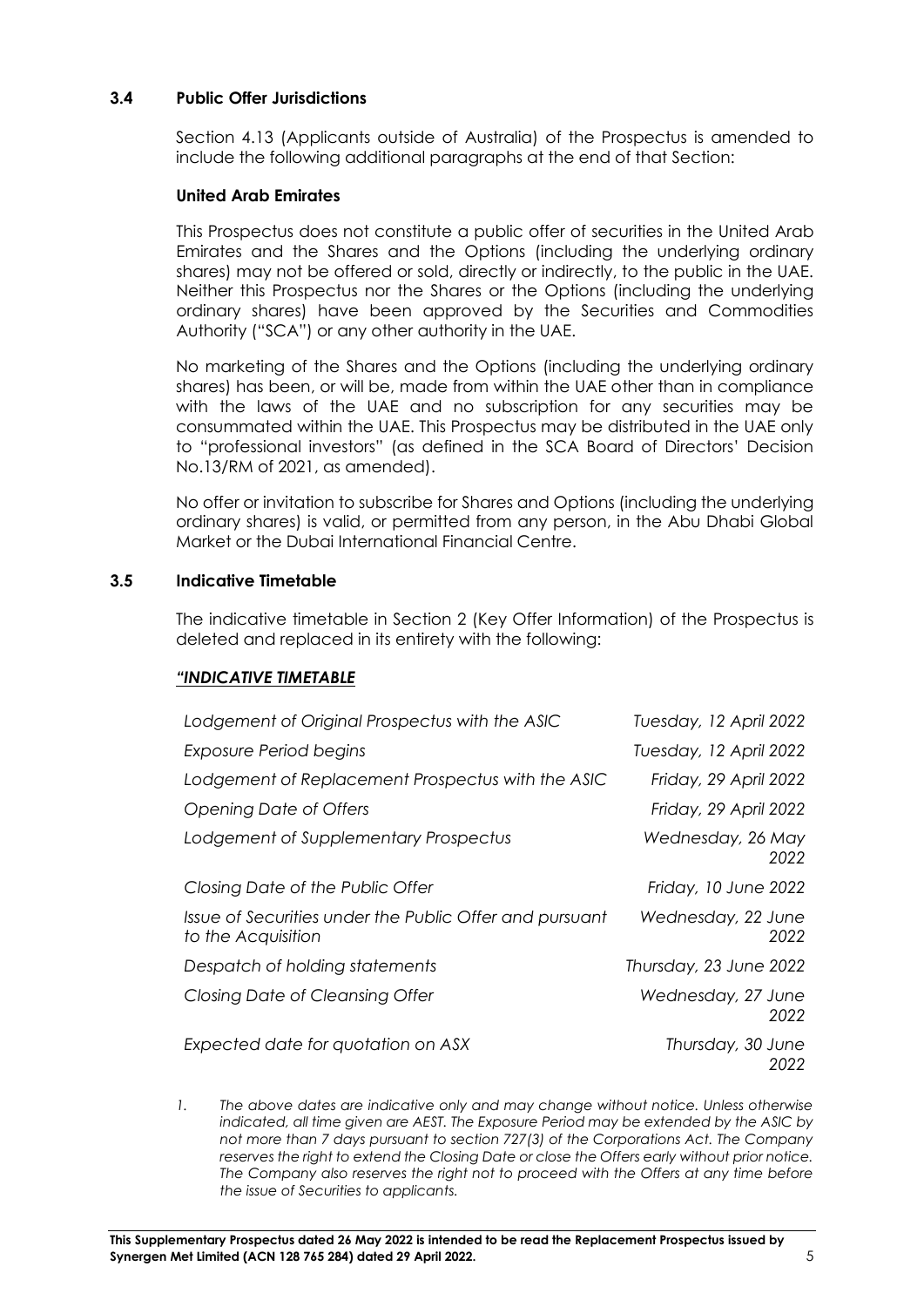*2. If the Public Offer is cancelled or withdrawn before completion of the Public Offer, then all application monies will be refunded in full (without interest) as soon as possible in accordance with the requirements of the Corporations Act. Investors are encouraged to submit their applications as soon as possible after the Public Offer opens."*

# **4. CONSENTS**

The Company confirms that as at the date of this Supplementary Prospectus, each of the parties that have been named as having consented to being named in the Prospectus have not withdrawn that consent.

# **5. DIRECTORS' AUTHORISATION**

This Supplementary Prospectus is issued by the Company and its issue has been authorised by a resolution of the Directors and Proposed Directors.

In accordance with section 720 of the Corporations Act, each Director and Proposed Director has consented to the lodgement of this Supplementary Prospectus with the ASIC.

 $\mu$  and  $\nu$  and  $\omega$ 

**Christopher Dunks For and on behalf of Synergen Met Limited**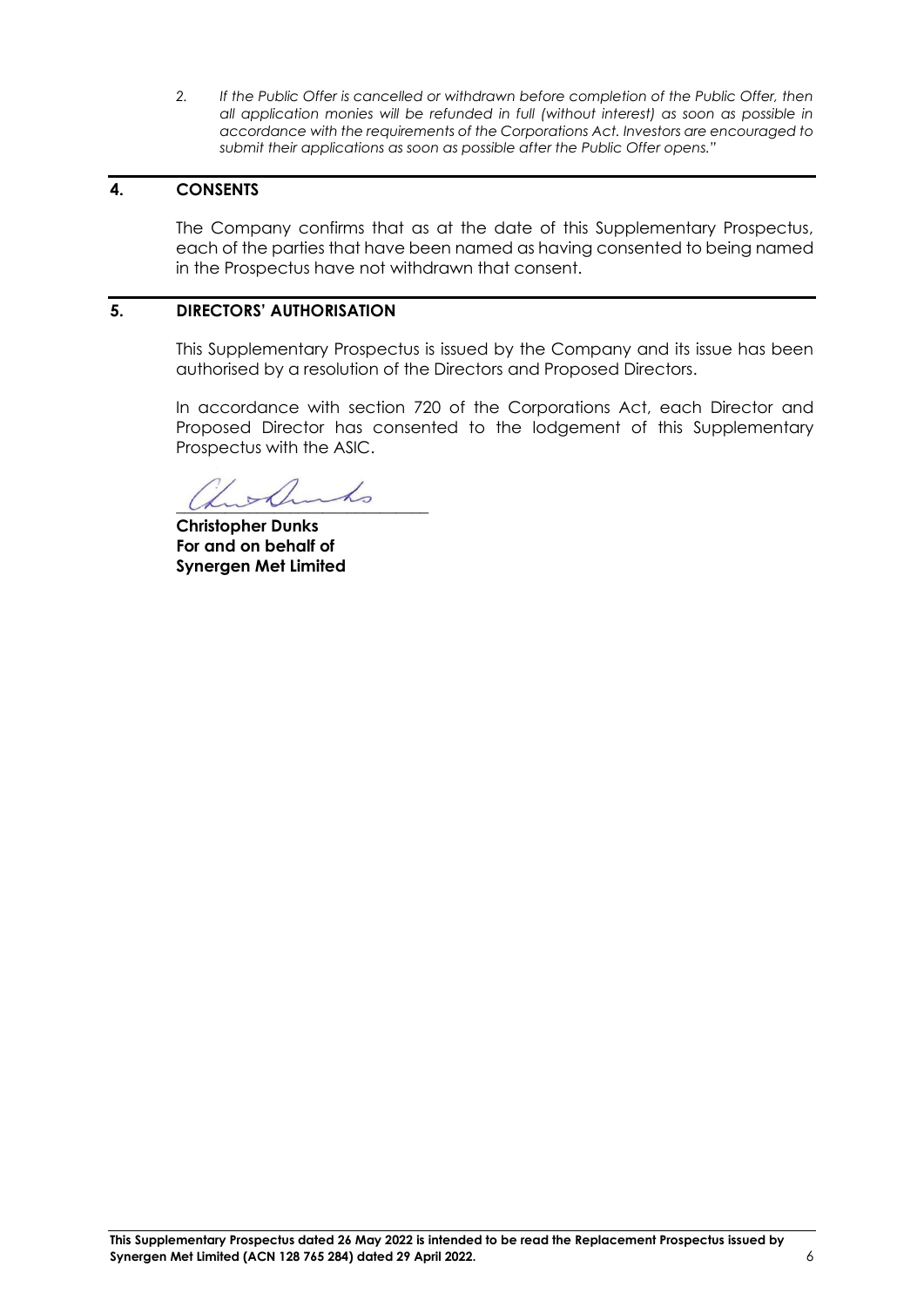#### **SYNERGEN MET LIMITED ACN 128 765 284 SECOND SUPPLEMENTARY PROSPECTUS**

#### **1. IMPORTANT INFORMATION**

This is a supplementary prospectus (**Supplementary Prospectus**) which supplements and is intended to be read with the replacement prospectus dated 29 April 2022 as supplemented by the first supplementary prospectus dated 26 May 2022 (**Prospectus**) issued by Synergen Met Limited (ACN 128 765 284) (**Synergen** or **Company**).

This Supplementary Prospectus is dated 1 June 2022 and was lodged with the ASIC on that date.

The ASIC, the ASX and their respective officers take no responsibility for the contents of this Supplementary Prospectus.

This Supplementary Prospectus should be read together with the Prospectus. Other than as set out below, all details in relation to the Prospectus remain unchanged. Terms and abbreviations defined in the Prospectus have the same meaning in this Supplementary Prospectus. If there is a conflict between the Prospectus and this Supplementary Prospectus, this Supplementary Prospectus will prevail.

This Supplementary Prospectus will be issued with the Prospectus as an electronic prospectus only for Australian residents. Copies of the Supplementary Prospectus can be downloaded from the website of the Company at [http://synergenmet.com.](http://synergenmet.com/)

This is an important document and should be read in its entirety. If you do not understand it, you should consult your professional advisers without delay.

The Directors believe that the changes in this Supplementary Prospectus are not materially adverse from the point of view of an investor. Accordingly, no action needs to be taken if you have already subscribed for new Shares under the Prospectus.

This Supplementary Prospectus and the Prospectus do not constitute an offer of Shares and Options (including the underlying ordinary shares) of the Company in any jurisdiction in which it would be unlawful. In particular, this Supplementary Prospectus and the Prospectus may not be distributed to any person, and the Shares and the Options (including the underlying ordinary shares) may not be offered or sold, in any country outside Australia except to the extent permitted in Section 4.13 of the Prospectus.

## **2. PURPOSE OF THIS DOCUMENT**

The purpose of this Supplementary Prospectus is to provide investors with disclosure in respect of an additional contract entered into by Phoenix since the Prospectus was lodged.

**This Supplementary Prospectus dated 1 June 2022 is intended to be read the Replacement Prospectus issued by Synergen Met Limited (ACN 128 765 284) dated 29 April 2022 as supplemented by the first supplementary prospectus dated 26 May 2022.** 1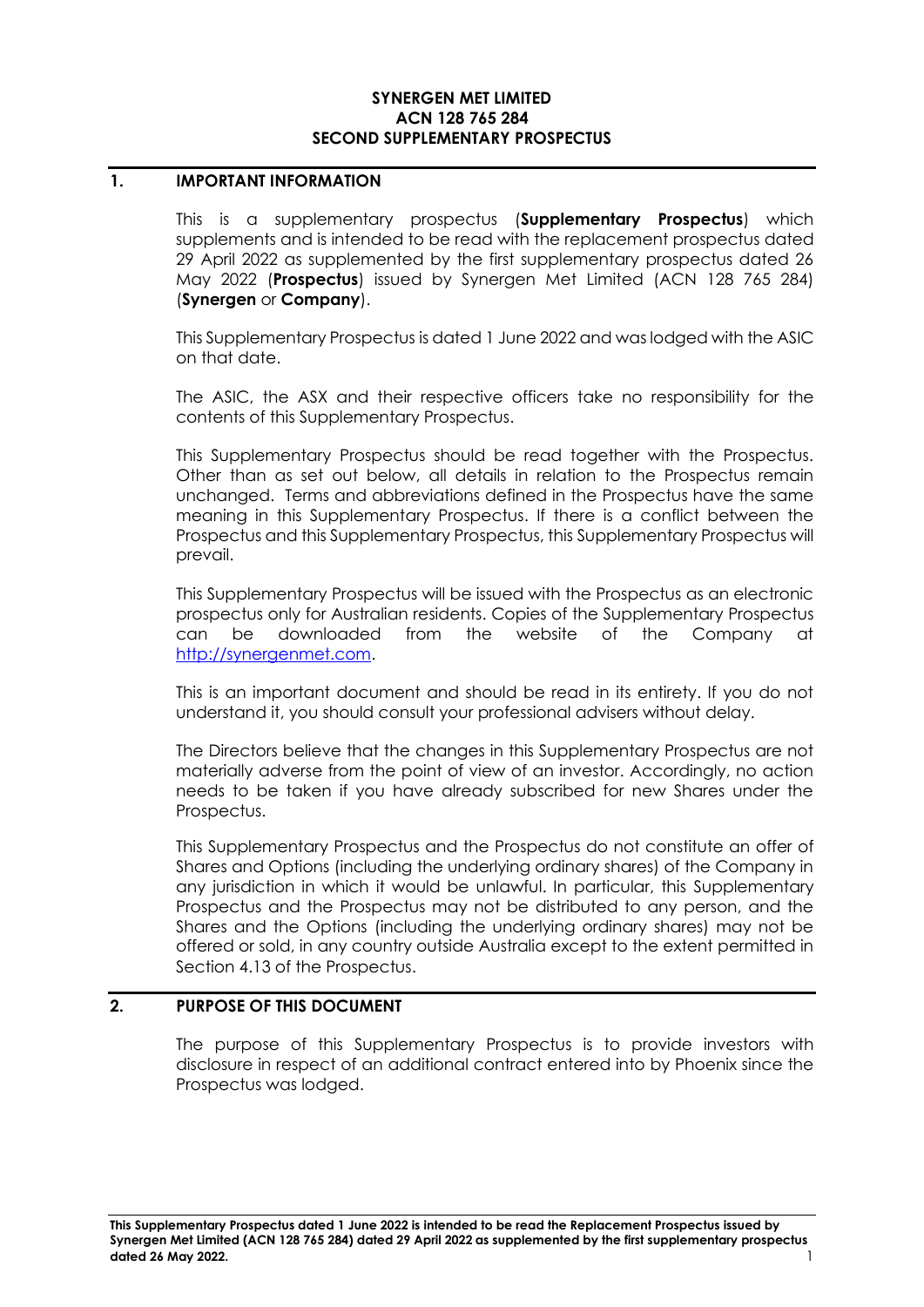# **3. AMENDMENTS TO THE PROSPECTUS**

## **3.1 Material Contracts**

Section 10.5 (Operational Agreements – Phoenix) is amended to include the following contract summary at the end of that Section:

## *10.5.2 SMC Contract*

*On 13 May 2022, Sojitz Machinery Corporation (SMC) executed a contract note (SMC Contract) pursuant to which SMC has agreed to purchase, and Phoenix has agreed to supply, a plasma heating system for SMC's project located in Japan.*

*The material terms and conditions of the SMC Contract are summarised below:*

| <b>Term</b>                           |            | The SMC Contract commenced on 13 May 2022 and<br>will continue until the date of shipment of the heating<br>system, being 13 May 2023 (unless terminated sooner<br>in accordance with the SMC Contract).                                                                                                                                                                                                                                                                                                                    |
|---------------------------------------|------------|-----------------------------------------------------------------------------------------------------------------------------------------------------------------------------------------------------------------------------------------------------------------------------------------------------------------------------------------------------------------------------------------------------------------------------------------------------------------------------------------------------------------------------|
| <b>Pricing</b><br>and<br><b>Taxes</b> | (a)<br>(b) | SMC has agreed to pay Phoenix a total<br>price of US\$615,200 ex-works (less a retained<br>commission of US\$49,216), by way of an<br>irrevocable letter of credit with payments<br>written<br>demand,<br>made<br>upon<br>in<br>consideration for the provision of<br>the<br>heating system under the SMC Contract.<br>SMC is responsible for all costs, duties and<br>taxes associated with shipping the heating<br>system from Phoenix's premises (including<br>but not limited to VAT), whether from the US<br>or Japan. |
| <i><u><b>Insurance</b></u></i>        |            | SMC agrees to obtain insurance and shall provide<br>Phoenix with proof of insurance prior to the date of<br>shipment of the purchased goods.                                                                                                                                                                                                                                                                                                                                                                                |
| <b>Force Majeure</b>                  | (a)        | Each of Phoenix and SMC shall not be in<br>breach of the terms of the SMC Contract,<br>nor be liable for any delay or failure in<br>performance of any of its obligations arising<br>from, or attributable directly or indirectly, to<br>an event, act, omission, or accident beyond<br>its control (a Force Majeure Event).                                                                                                                                                                                                |
|                                       | (b)        | A party affected by a Force Majeure Event<br>must notify the other party upon its<br>occurrence.                                                                                                                                                                                                                                                                                                                                                                                                                            |
|                                       | (C)        | If a Force Majeure Event prevails for a<br>continuous period of more than 90 days, the<br>affecting party shall have the right to<br>terminate the whole or any part of the SMC<br>Contract by giving written notice to the                                                                                                                                                                                                                                                                                                 |

**This Supplementary Prospectus dated 1 June 2022 is intended to be read the Replacement Prospectus issued by Synergen Met Limited (ACN 128 765 284) dated 29 April 2022 as supplemented by the first supplementary prospectus dated 26 May 2022.** 2